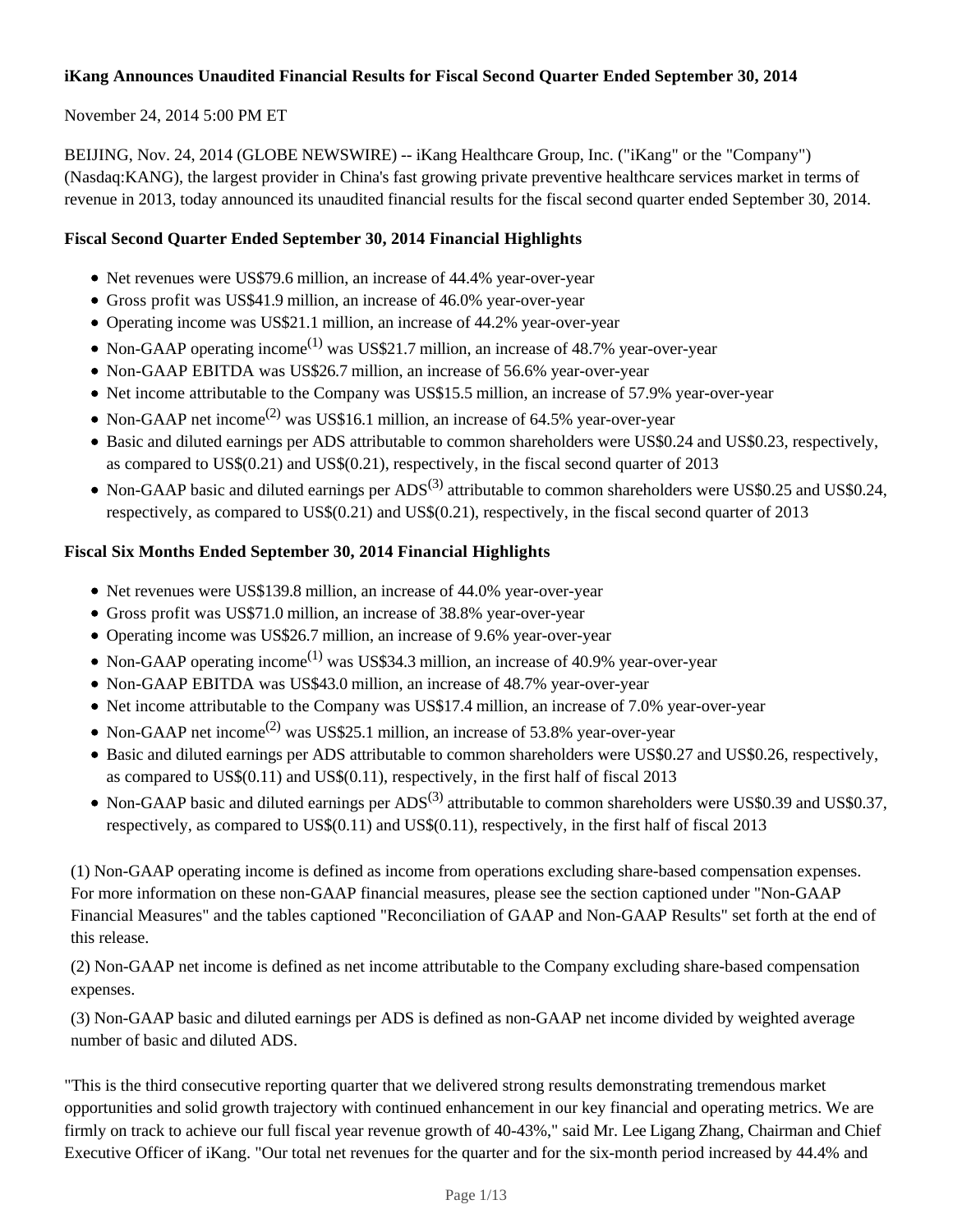44.0%, respectively, compared to the respective periods in fiscal 2013with phenomenal growth momentum across all business lines. For the fiscal second quarter, the year over year revenue growth from medical examination, disease screening and other services were 41.2%, 30.5% and 121.7%, respectively."

"The market opportunities are immense and we are confident that the market dynamics in the China private preventive healthcare services market play to our strength as the addressable market size continues to grow rapidly from its current low penetration rate, given rising affordability and health awareness."

"iKang remains well positioned to capitalize on these enormous market opportunities and our market leading positions further strengthened as we continue to build our preventive healthcare service platform, enhance our high-end Evergreen brand, expand our nationwide footprint through acquisitions and integrations, develop our IT infrastructure and solutions, broaden our value-added service offerings and explore opportunities in adjacent areas. We will continue to invest in areas imperative for building a sustainable business growth while be vigilant and disciplined in ensuring we have a competitive cost structure that ultimately delivers shareholders value in the long term."

# **Shares Outstanding**

As of September 30, 2014, the Company had a total of 32,761,539 common shares issued and outstanding, including 31,956,439 Class A common shares (among which 5,966,979 are in the form of ADSs) and 805,100 Class C common shares. One common share is represented by two ADSs.

# **SECOND QUARTER ENDED SEPTEMBER 30, 2014 UNAUDITED FINANCIAL RESULTS**

#### **Net Revenues**

Net revenues for the second quarter were US\$79.6 million, representing a 44.4% increase from US\$55.1 million in the same period in the last fiscal year. It was primarily due to increase in the number of customer visits, increase in blended average selling price and the incremental revenue contribution from three major acquisitions in Shanghai and Hong Kong. As of September 30, 2014, the number of our self-owned medical centers totalled 50 compared to 38 as of September 30, 2013. In the quarter, the Company served a total of 977,000 customer visits under both corporate and individual programs, representing an increase of 34.8% over the second quarter of fiscal 2013.

The table below sets forth a breakdown of net revenues:

| (US\$ million)                   |               | 2 <sup>nd</sup> Quarter Ended Sep 30, 2014 2 <sup>nd</sup> Quarter Ended Sep 30, 2013 YoY % Change |        |
|----------------------------------|---------------|----------------------------------------------------------------------------------------------------|--------|
| <b>Medical Examinations 68.3</b> |               | 48.3                                                                                               | 41.2%  |
| <b>Disease Screening</b>         | 5.3           | 4.0                                                                                                | 30.5%  |
| <b>Other Services</b>            | $6.0^{\circ}$ | 2.8                                                                                                | 121.7% |
| <b>Total</b>                     | 79.6          | 55.1                                                                                               | 44.4%  |

*Medical Examinations*: Net revenues for the quarter were US\$68.3 million, representing a 41.2% increase from US\$48.3 million in the same period in the last fiscal year. The increase was primarily due to an increase of 34.8% in the number of customer visits for medical examinations during the period and an increase of 4.2% in the blended average selling price.

*Disease screening*: Net revenues for the quarter were US\$5.3 million, representing a 30.5% increase from US\$4.0 million in the same period in the last fiscal year. Disease screening refers to the additional services requested by individuals under the basic corporate medical examination programs as a result of individual needs. The increase was in line with the increase in the revenues from medical examinations.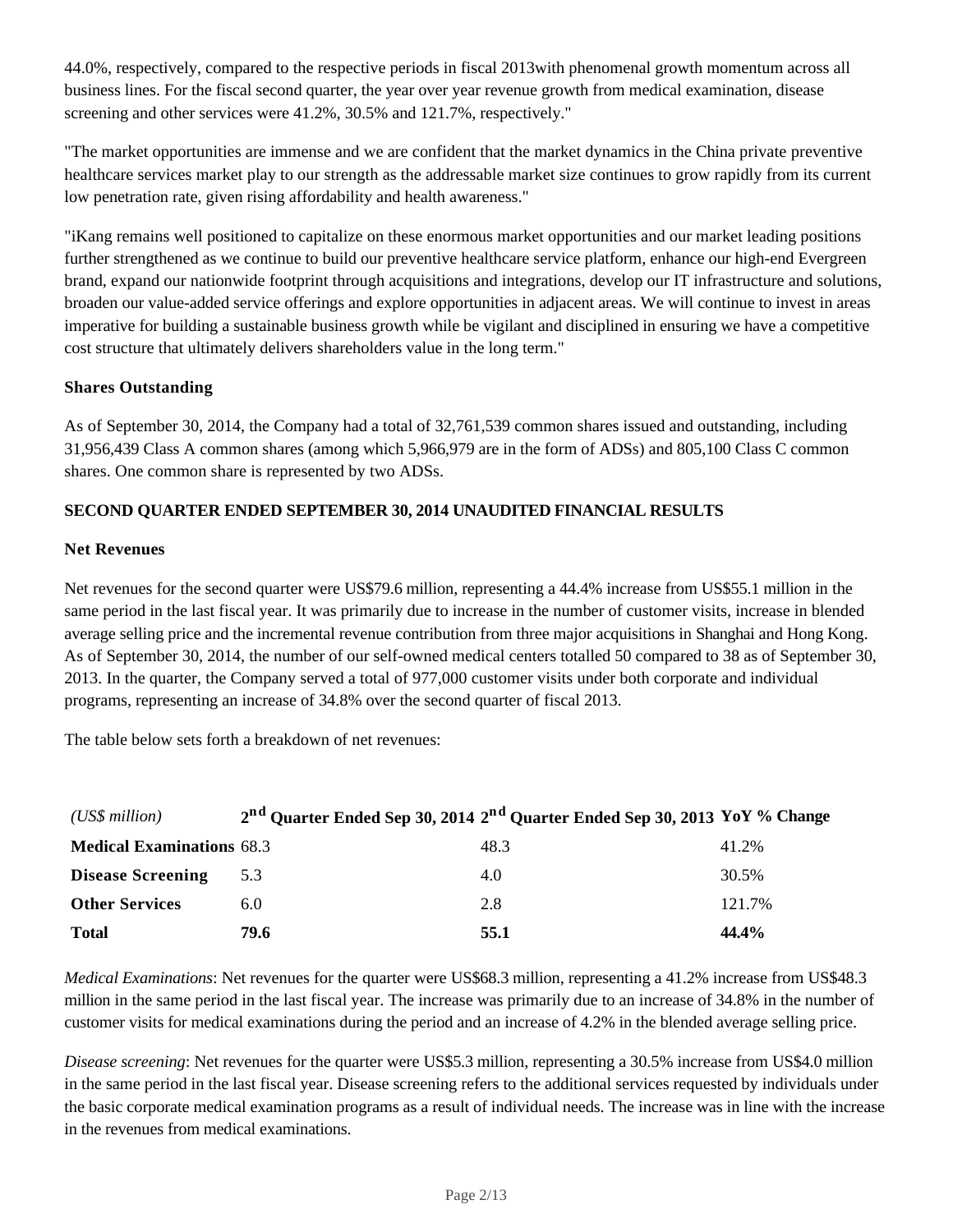*Other services*: Net revenues for the quarter were US\$6.0 million, representing a 121.7% increase from US\$2.8 million in the same period last fiscal year. The increase was mainly due to the revenue contribution from the acquired business in Shanghai and Hong Kong such as medical consultancy service, packaged medical service, and vaccination service, as well as our new business line of dental care service.

# **Cost of Revenues**

Cost of revenues for the quarter was US\$37.7 million, representing a 42.8% increase from US\$26.4 million in the same period in the last fiscal year. The increase was in line with the revenue growth.

# **Gross Profit and Gross Margin**

Gross profit for the quarter was US\$41.9 million, representing a 46.0% increase from US\$28.7 million in the same period in the last fiscal year. Gross margin for the quarter was 52.6%, compared to 52.1% in the second quarter of fiscal 2013.

# **Operating Expenses**

Total operating expenses for the quarter were US\$20.8 million, representing a 47.8% increase from US\$14.1 million in the same period last fiscal year. Excluding the \$649,000 share-based compensation expenses recorded in the quarter, total operating expenses would have increased by 43.2%, which represented 25.4% of total net revenues as compared to 25.6% in the same period in the last fiscal year.

# Sales and marketing

Sales and marketing expenses for the quarter were US\$9.6 million, accounting for 12.0% of total net revenues as compared to 11.9% in the same period in the last fiscal year.

#### General and administrative

General and administrative expenses for the quarter were US\$11.0 million, accounting for 13.8% of total net revenues as compared to 13.1% in the same period last fiscal year. The increase was mainly due to the share-based compensation expenses recorded in the quarter and rental cost of new centers.

#### Research and development

Research and development expenses for the quarter were US\$297,000, accounting for 0.4% of total net revenues as compared to 0.6% in the same period in the last fiscal year.

#### **Income from Operations**

Income from operations for the quarter was US\$21.1 million, increased 44.2% from US\$14.6 million in the same period in the last fiscal year. Operating margin was 26.4% as compared to 26.5% in the second quarter of fiscal 2013.

#### **Net Income**

Net income attributable to the Company was US\$15.5 million, an increase of 57.9% from a net income of US\$9.8 million for the same period in the last fiscal year. Net margin was 19.4% compared to 17.8% in the second quarter of fiscal 2013.

Non-GAAP net income excluding share-based compensation expenses for the quarter was US\$16.1 million, an increase of 64.5% from US\$9.8 million for the same period in fiscal 2013. Non-GAAP net margin was 20.3% compared to 17.8% in the same quarter in the last fiscal year.

#### **Basic and Diluted Earnings per ADS**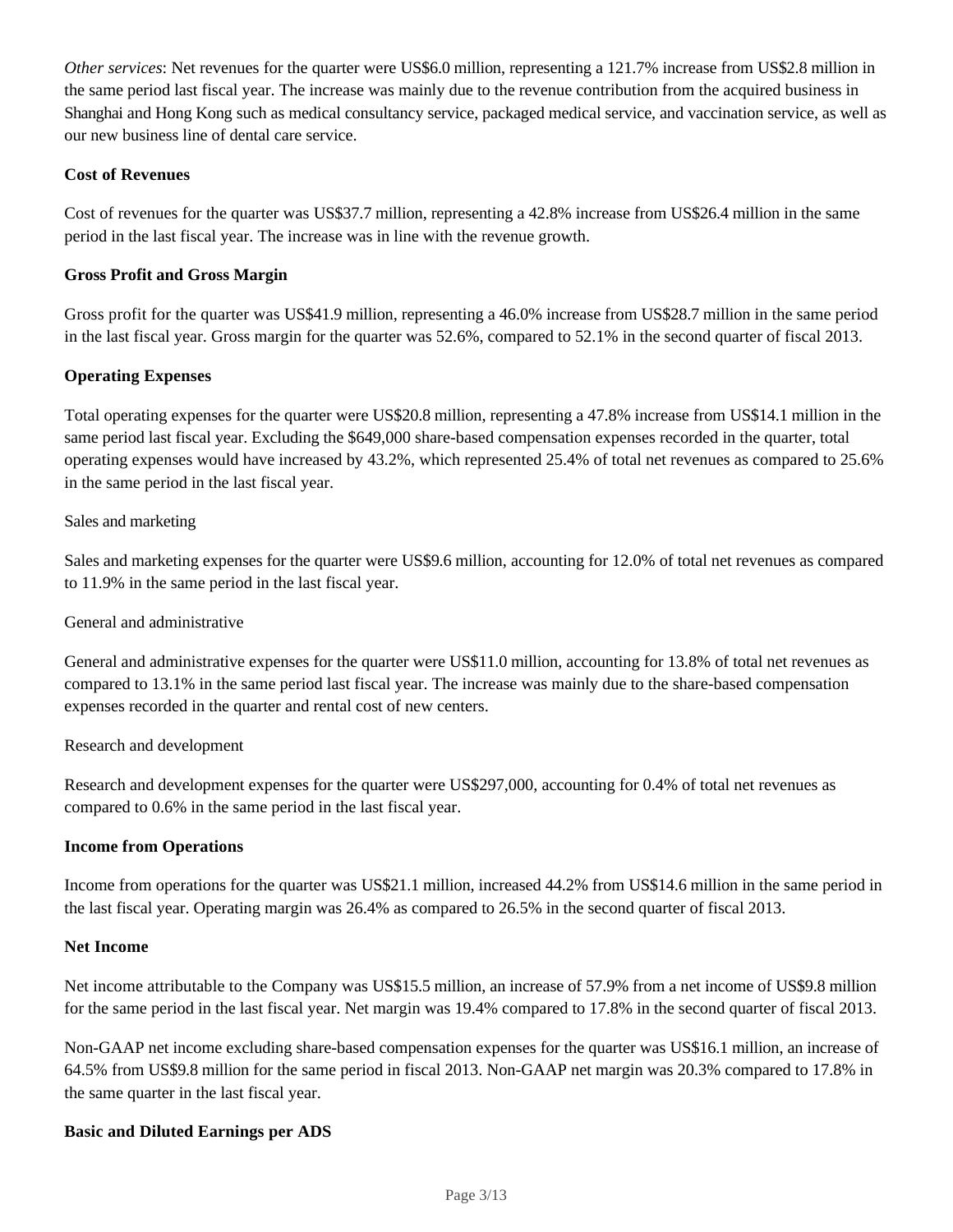Basic and diluted earnings per ADS attributable to common shareholders were US\$0.24 and US\$0.23, respectively, compared to basic and diluted earnings per ADS attributable to common shareholders of US\$(0.21) and US\$(0.21), respectively, in the same quarter of fiscal 2013.

Non-GAAP basic and diluted earnings per ADS attributable to common shareholders were US\$0.25 and US\$0.24, respectively, compared to basic and diluted earnings per ADS attributable to common shareholders of US\$(0.21) and US\$(0.21), respectively, in the same quarter of fiscal 2013.

# **Cash and Working Capital**

As of September 30, 2014, the Company's cash and cash equivalents, restricted cash and term deposit totaled US\$206.0 million, compared to US\$192.0 million as of June 30, 2014.

The net working capital was US\$141.0 million as of September 30, 2014, with US\$305.8 million of current assets and US\$164.8 million of current liabilities, compared to US\$151.1 million of net working capital as of June 30, 2014.

# **SIX MONTHS ENDED SEPTEMBER 30, 2014 UNAUDITED FINANCIAL RESULTS**

# **Net Revenues**

Net revenues for the six months ended September 30, 2014 were US\$139.8 million, representing a 44.0% increase from US\$97.1 million in the same period in the last fiscal year. It was primarily due to increase in the number of customer visits, further expansion of medical center network and the incremental revenue contribution from three major acquisitions in Shanghai and Hong Kong. During this period, the Company served a total of 1.8 million customer visits under both corporate and individual programs, representing an increase of 34.9% over the six months ended September 30, 2013.

The table below sets forth a breakdown of net revenues:

| (US\$ million)                    |       | Six Months Ended Sep 30, 2014 Six Months Ended Sep 30, 2013 YoY % Change |       |
|-----------------------------------|-------|--------------------------------------------------------------------------|-------|
| <b>Medical Examinations 119.8</b> |       | 84.5                                                                     | 41.9% |
| <b>Disease Screening</b>          | 9.5   | 7.1                                                                      | 32.2% |
| <b>Other Services</b>             | 10.5  | 5.5                                                                      | 91.5% |
| <b>Total</b>                      | 139.8 | 97.1                                                                     | 44.0% |

*Medical Examinations*: Net revenues for the period were US\$119.8 million, representing a 41.9% increase from US\$84.5 million in the same period in the last fiscal year. The increase was primarily due to an increase of 36.4% in the number of customer visits for medical examinations during the period and an increase of 4.3% in the blended average selling price.

*Disease screening*: Net revenues for the period were US\$9.5 million, representing a 32.2% increase from US\$7.1 million in the same period in the last fiscal year. The increase was in line with the increase in revenues from medical examinations.

*Other services*: Net revenues for the period were US\$10.5 million, representing a 91.5% increase from US\$5.5 million in the same period in the last fiscal year. The increase was mainly due to the revenue contribution from the acquired business in Shanghai and Hong Kong such as medical consultancy service, packaged medical service, and vaccination service, as well as our new business line of dental care service.

# **Cost of Revenues**

Cost of revenues for the period was US\$68.8 million, representing a 49.6% increase from US\$46.0 million in the same period in the last fiscal year. The increase was primarily due to increased costs of material consumables and third party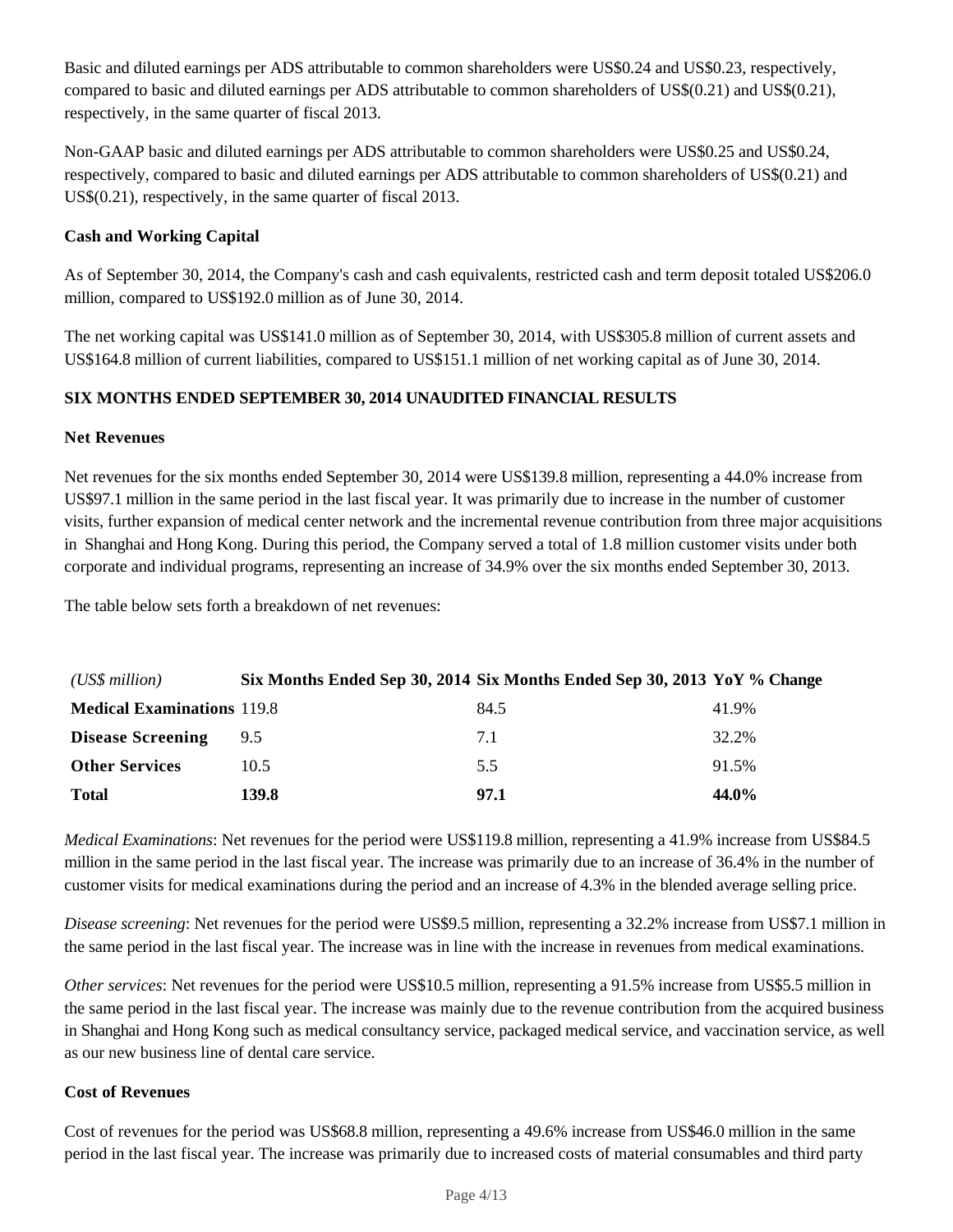outsourcing services as well as depreciation and amortization expenses associated with the new centers opened and acquired from September 30, 2013 to September 30, 2014.

# **Gross Profit and Gross Margin**

Gross profit for the six months ended September 30, 2014 was US\$71.0 million, representing a 38.8% increase from US\$51.1 million in the same period in the last fiscal year. Gross margin for the period was 50.8%, compared to 52.6% in the six months ended September 30, 2013. As the newly operated centers were still at their ramping-up stage, they had relatively low gross margins in the first quarter of fiscal 2014 which have impacted on the overall gross margin.

#### **Operating Expenses**

Total operating expenses for the six months ended September 30, 2014 were US\$44.3 million, representing a 65.5% increase from US\$26.7 million in the same period in the last fiscal year. Excluding the \$7.6 million share-based compensation expenses recorded in the first half of fiscal 2014, total operating expenses would have increased by 37.0%, which represented 26.2% of total net revenues compared to 27.5% in the same period in the last fiscal year.

# Sales and marketing

Sales and marketing expenses for the period were US\$16.5 million, accounting for 11.8% of total net revenues compared to 12.6% in the same period in the last fiscal year. The improvement reflected our better control over the advertising fees compared to the same period in the last fiscal year.

# General and administrative

General and administrative expenses for the period were US\$27.3 million, accounting for 19.5% of total net revenues compared to 14.2% in the same period in the last fiscal year. The increase was mainly due to the share-based compensation expenses recorded in the period this year.

#### Research and development

Research and development expenses for the period were US\$521,000, accounting for 0.4% of total net revenues as compared to 0.8% in the same period in the last fiscal year.

#### **Income from Operations**

Income from operations for the period was US\$26.7 million, an increase of 9.6% from US\$24.4 million from the same period in the previous fiscal year. Operating margin was 19.1% compared to 25.1% in the first half of fiscal 2013. Excluding the \$7.6 million share-based compensation expenses recorded in the first half of fiscal 2014, income from operations would have been US\$34.3 million, an increase of 40.9% from the same period in the last fiscal year.

#### **Net Income**

Net income attributable to the Company for the six months ended September 30, 2014 was US\$17.4 million, an increase of 7.0% from a net income of US\$16.3 million for the same period in the last fiscal year. Net margin was 12.5% compared to 16.8% in the first half of fiscal 2013.

Non-GAAP net income excluding share-based compensation expenses for the first half this year was US\$25.1 million, an increase of 53.8% from US\$16.3 million for the same period in fiscal 2013. Non-GAAP net margin was 17.9% compared to 16.8% in same period in the last fiscal year.

#### **Basic and Diluted Earnings per ADS**

Basic and diluted earnings per ADS attributable to common shareholders were US\$0.27 and US\$0.26, respectively,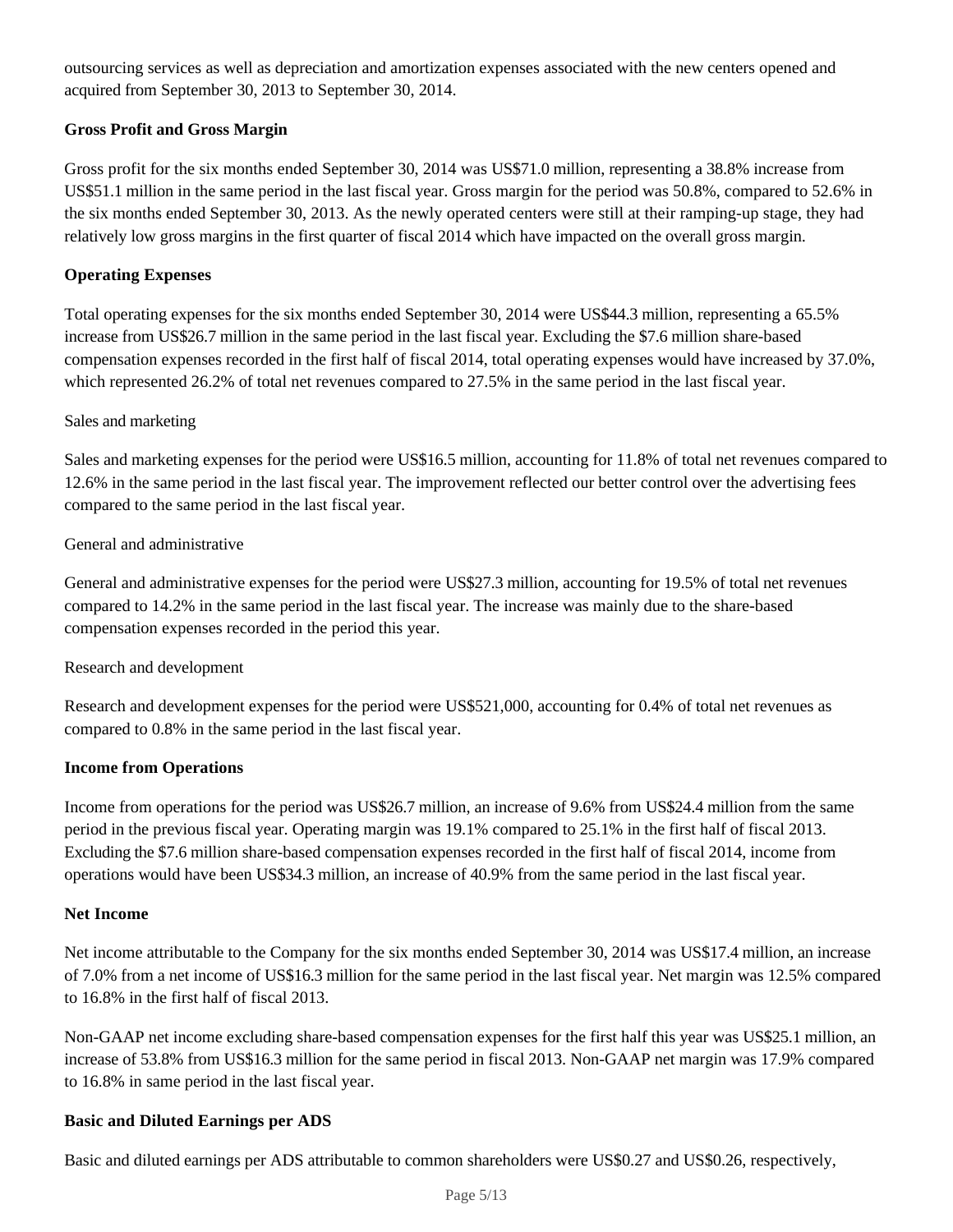compared to basic and diluted earnings per ADS attributable to common shareholders of US\$(0.11) and US\$(0.11), respectively, in the same period of fiscal 2013.

Non-GAAP basic and diluted earnings per ADS attributable to common shareholders were US\$0.39 and US\$0.37, respectively, as compared to basic and diluted earnings per ADS attributable to common shareholders of US\$(0.11) and US\$(0.11), respectively, in the same period of fiscal 2013.

# **Cash and Working Capital**

As of September 30, 2014, the Company's cash and cash equivalents, restricted cash and term deposit totaled US\$206.0 million, as compared to US\$46.2 million at the beginning of fiscal 2014. This increase was mainly driven by the proceeds raised from the Company's initial public offering in April 2014.

The net working capital was US\$141.0 million as of September 30, 2014, with US\$305.8 million of current assets and US\$164.8 million of current liabilities, compared to US\$7.4 million of net working capital at the beginning of fiscal year 2014.

# **GUIDANCE FOR FISCAL YEAR ENDING MARCH 31, 2015**

For the fiscal year ending March 31, 2015, the Company reaffirms its guidance of net revenues to be between US\$283 million and US\$290 million, representing a year-on-year increase between 40.0% and 43.4%.

This guidance is based on the current market conditions and reflects the Company's current and preliminary estimates of market and operating conditions and customer demand, which are all subject to change.

#### **Conference Call**

iKang's management will host a conference call at 7:30 am US Eastern Time (8:30 pm Beijing/Hong Kong Time) on November 25, 2014, to discuss its quarterly and fiscal year results and recent business activities.

To participate in the conference call, please dial the following number five to ten minutes prior to the scheduled conference call time:

China: 400-120-0539 Hong Kong: 800-905-927 United States: 1-855-298-3404 International: +65-6823-2299 Passcode: 6317516

The Company will also broadcast a live audio webcast of the conference call. The webcast will be available at http://ir.ikang.com.

Following the earnings conference call, an archive of the call will be available by dialing:

| China:                   | 400-184-2240      |
|--------------------------|-------------------|
| Hong Kong:               | 800-966-697       |
| <b>United States:</b>    | 1-866-846-0868    |
| International:           | $+61-2-9641-7900$ |
| Replay Passcode: 6317516 |                   |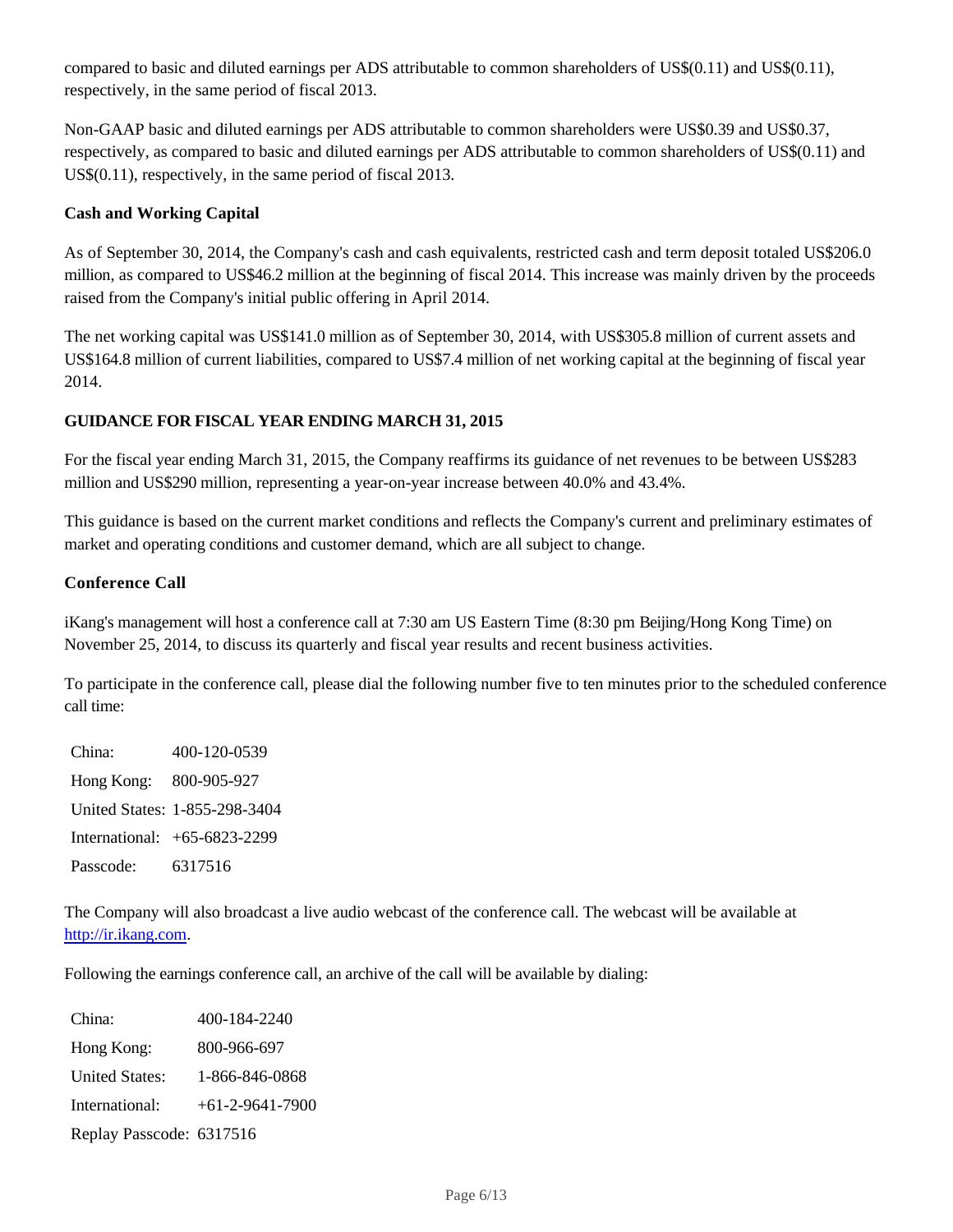# **STATEMENT REGARDING UNAUDITED FINANCIAL INFORMATION**

The unaudited financial information set forth above is subject to adjustments that may be identified when audit work is performed on the Company's year-end financial statements, which could result in significant differences from this unaudited financial information.

# **NON-GAAP FINANCIAL MEASURES**

To supplement our consolidated financial statements which are presented in accordance with U.S. GAAP, we also use non-GAAP operating income, non-GAAP net income and non-GAAP EBITDA as additional non-GAAP financial measures. We present these non-GAAP financial measures because they are used by our management to evaluate our operating performance. We also believe that these non-GAAP financial measures provide useful information to investors and others in understanding and evaluating our consolidated results of operations in the same manner as our management and in comparing financial results across accounting periods and to those of our peer companies.

Reconciliation of non-GAAP operating income, non-GAAP net income and non-GAAP EBITDA to the most directly comparable financial measures calculated and presented in accordance with U.S. GAAP is set forth at the end of this release.

# **About iKang Healthcare Group, Inc.**

iKang Healthcare Group, Inc. is the largest provider in China's fast growing private preventive healthcare services market, accounting for approximately 12.3% of market share in terms of revenue in 2013.

Through iKang's integrated service platform and established nationwide network of medical centers and third-party service provider facilities, the Company provides comprehensive and high quality preventive healthcare solutions, including a wide range of medical examinations services and value-added services including disease screening and other services. iKang's customers are primarily corporate customers who contract the Company to provide medical examination services to their employees and clients, and pay for these services at pre-negotiated prices. iKang also directly markets its services to individual customers. In the fiscal year ended March 31, 2014, the Company delivered its services to approximately 2.7 million individuals across China.

As of September 30, 2014, iKang's nationwide network consisted of 50 self-owned medical centers covering 15 of the most affluent cities in China, namely Beijing, Shanghai, Guangzhou, Shenzhen, Chongqing, Tianjin, Nanjing, Suzhou, Hangzhou, Chengdu, Fuzhou, Changchun, Jiangyin and Changzhou, as well as Hong Kong. The Company has also supplemented its self-owned medical center network by contracting with approximately 300 third-party service provider facilities, which include selected independent medical examination centers and hospitals across all of China's provinces, creating a nationwide network that allows iKang to serve its customers in markets where it does not have self-owned medical centers.

#### **Forward-looking Statements**

This press release contains forward-looking statements. These statements, including management quotes and business outlook, are made under the "safe harbor" provisions of the U.S. Private Securities Litigation Reform Act of 1995. These forward-looking statements can be identified by terminology such as "will," "estimate," "project," "predict," "believe," "expect," "anticipate," "intend," "potential," "plan," "goal" and similar statements. iKang may also make written or oral forward-looking statements in its periodic reports to the U.S. Securities and Exchange Commission, in its annual report to shareholders, in press releases and other written materials and in oral statements made by its officers, directors or employees to third parties. Such statements involve certain risks and uncertainties that could cause actual results to differ materially from those expressed or implied in the forward-looking statements. These forward-looking statements include,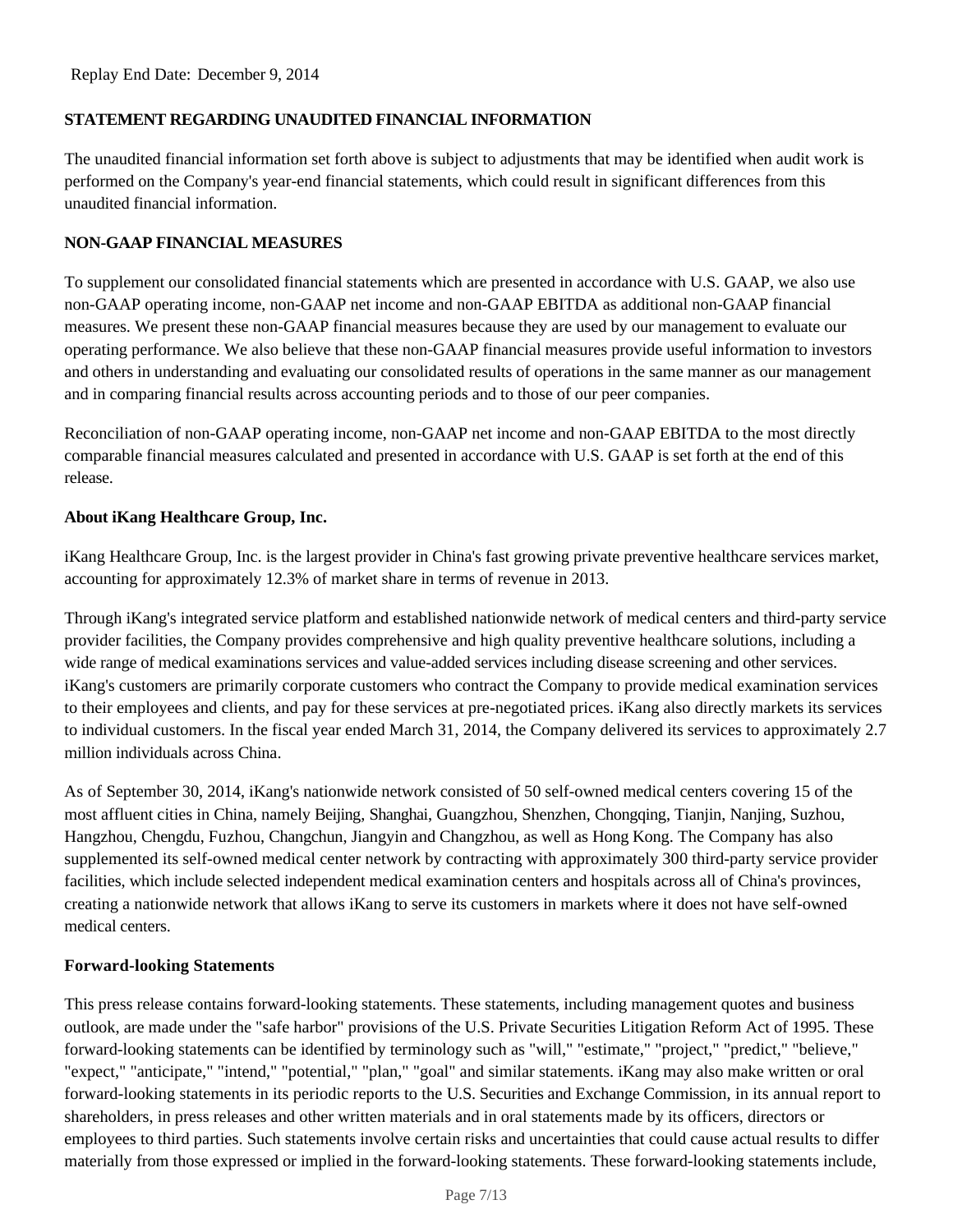but are not limited to, statements about: the Company's goals and strategies; its future business development, financial condition and results of operations; its ability to retain and grow its customer base and network of medical centers; the growth of, and trends in, the markets for its services in China; the demand for and market acceptance of its brand and services; competition in its industry in China; relevant government policies and regulations relating to the corporate structure, business and industry; fluctuations in general economic and business conditions in China. Further information regarding these and other risks is included in iKang's filing with the Securities and Exchange Commission. iKang undertakes no duty to update any forward-looking statement as a result of new information, future events or otherwise, except as required under applicable law.

# **IKANG HEALTHCARE GROUP, INC.**

#### **CONDENSED CONSOLIDATED BALANCE SHEETS**

# **(In thousands of US dollars, except share data and per share data, or otherwise noted) (Unaudited)**

|                                                                                                                                                 | As of<br>March<br>31,<br>2014 | As of<br>September<br>30,<br>2014 |
|-------------------------------------------------------------------------------------------------------------------------------------------------|-------------------------------|-----------------------------------|
| <b>ASSETS</b>                                                                                                                                   |                               |                                   |
| Current assets                                                                                                                                  |                               |                                   |
| Cash and cash equivalents                                                                                                                       | \$30,221                      | \$107,313                         |
| Restricted cash                                                                                                                                 | 16,007                        | 54,904                            |
| Term deposit                                                                                                                                    |                               | 43,776                            |
| Accounts receivable, net of allowance for doubtful accounts of \$4,330 and \$5,552 as of March<br>31, 2014 and September 30, 2014, respectively | 37,619                        | 70,433                            |
| Inventories                                                                                                                                     | 1,693                         | 2,427                             |
| Deferred tax assets-current                                                                                                                     | 3,991                         | 5,073                             |
| Prepaid expenses and other current assets                                                                                                       | 20,012                        | 21,855                            |
| Amount due from related party                                                                                                                   | 1,287                         | $- -$                             |
| Total current assets                                                                                                                            |                               | \$110,830 \$305,781               |
| Equity method investment                                                                                                                        | \$6,220                       | $S -$                             |
| Restricted cash-non-current                                                                                                                     | 2,153                         | $\overline{a}$                    |
| Property and equipment, net                                                                                                                     | 63,644                        | 86,950                            |
| Acquired intangible assets, net                                                                                                                 | 17,530                        | 27,813                            |
| Goodwill                                                                                                                                        | 41,412                        | 55,956                            |
| Cost method investment                                                                                                                          | 129                           | 130                               |
| Deferred tax assets-non-current                                                                                                                 | 2,007                         | 1,821                             |
| Rental deposit and other non-current assets                                                                                                     | 6,301                         | 7,345                             |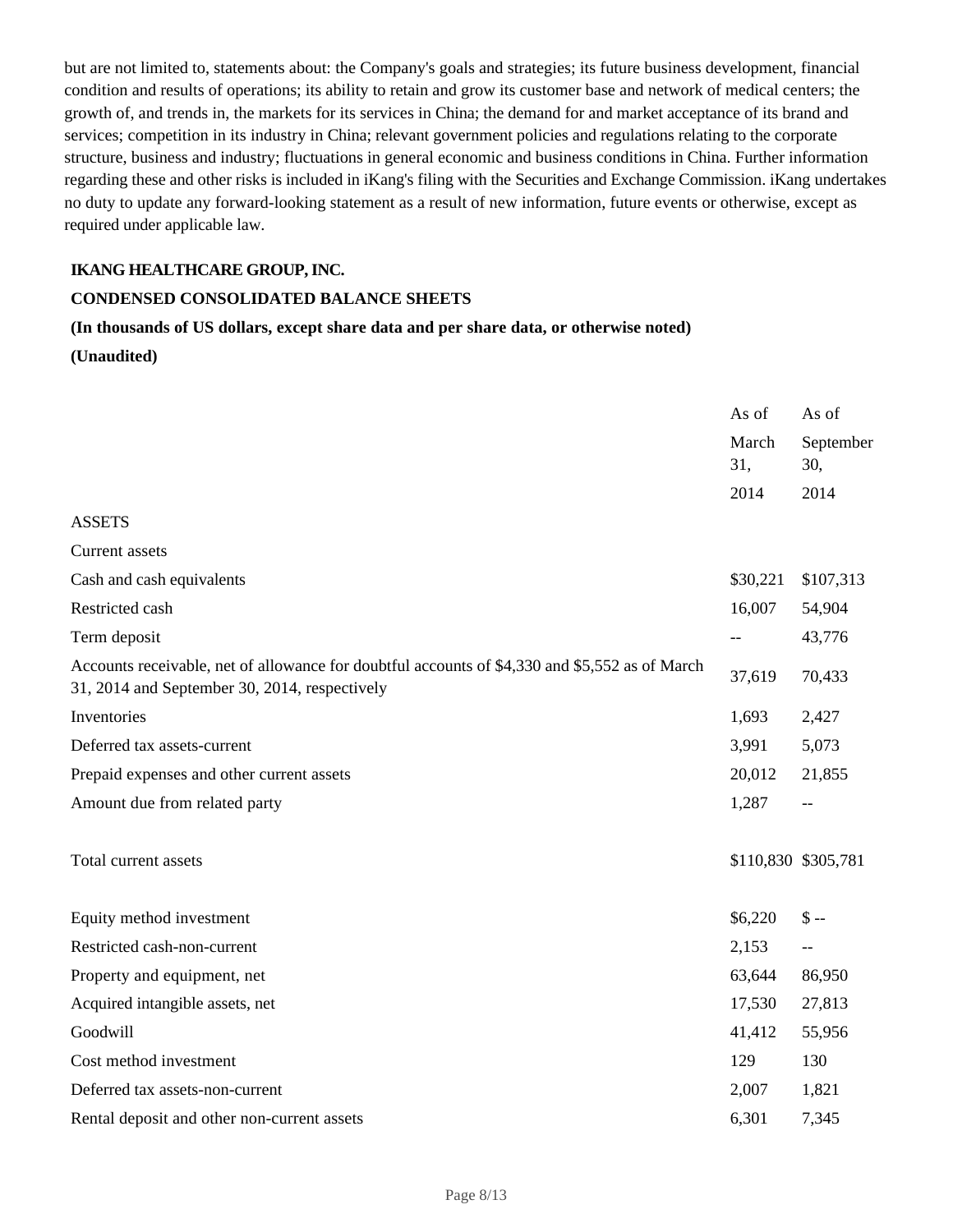# LIABILITIES, MEZZANINE EQUITY AND EQUITY (DEFICIT)

Current liabilities

| Short term borrowings (including short term borrowings of the consolidated VIE entities without<br>recourse to iKang Healthcare Group, Inc. of \$17,717 and \$62,520 of March 31, 2014 and<br>September 30, 2014, respectively)                                                   | 18,201                                                                                                     | 63,673   |
|-----------------------------------------------------------------------------------------------------------------------------------------------------------------------------------------------------------------------------------------------------------------------------------|------------------------------------------------------------------------------------------------------------|----------|
| Deferred government subsidy-current (including deferred government subsidy-current of the<br>consolidated VIE entities without recourse to iKang Healthcare Group, Inc. of \$47 and \$16 of<br>March 31, 2014 and September 30, 2014, respectively)                               | 47                                                                                                         | 16       |
| Deferred revenues (including deferred revenues of the consolidated VIE entities without recourse<br>to iKang Healthcare Group, Inc. of \$22,234 and \$28,760 of March 31, 2014 and September 30,<br>2014, respectively)                                                           | 29,523                                                                                                     | 36,061   |
| Amount due to related parties (including amount due to related parties of the consolidated VIE<br>entities without recourse to iKang Healthcare Group, Inc. of \$8,049 and nil of March 31, 2014<br>and September 30, 2014, respectively)                                         | 8,049                                                                                                      |          |
| Income tax payable (including income tax payable of the consolidated VIE entities without<br>recourse to iKang Healthcare Group, Inc. of \$5,299 and \$9,967 of March 31, 2014 and<br>September 30, 2014, respectively)                                                           | 6,382                                                                                                      | 11,338   |
| Accrued expenses and other current liabilities (including accrued expenses and other current<br>liabilities of the consolidated VIE entities without recourse to iKang Healthcare Group, Inc. of<br>\$17,126 and \$27,133 of March 31, 2014 and September 30, 2014, respectively) | 24,275                                                                                                     | 32,107   |
| to iKang Healthcare Group, Inc. of \$14,599 and \$18,616 of March 31, 2014 and September 30,<br>2014, respectively)                                                                                                                                                               | Accounts payable (including accounts payable of the consolidated VIE entities without recourse<br>\$16,965 | \$21,562 |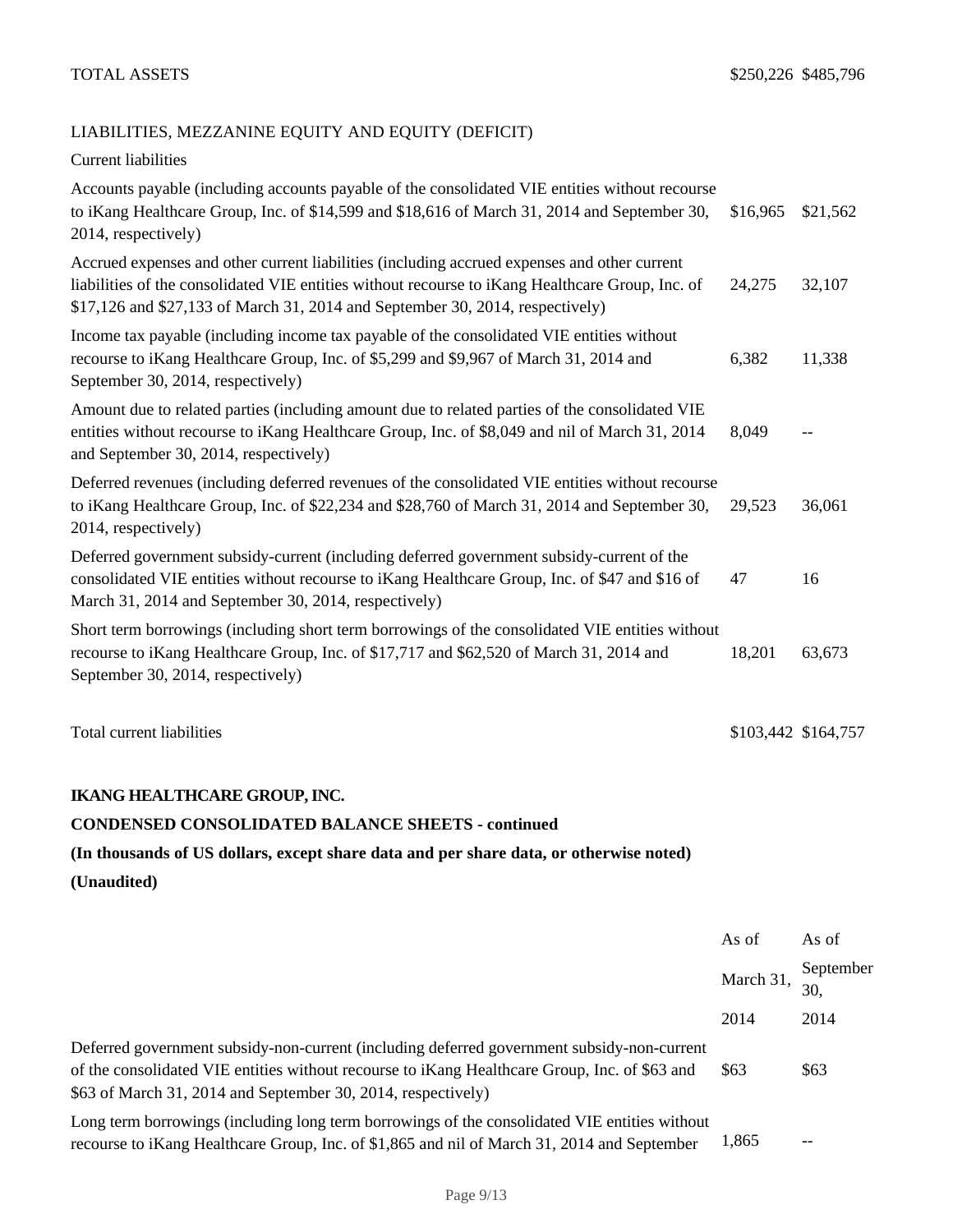30, 2014, respectively)

| Deferred tax liabilities-non-current (including deferred tax liabilities non-current of the<br>consolidated VIE entities without recourse to iKang Healthcare Group, Inc. of \$2,929 and<br>\$5,816 of March 31, 2014 and September 30, 2014, respectively) | 3,478                  | 6,364     |
|-------------------------------------------------------------------------------------------------------------------------------------------------------------------------------------------------------------------------------------------------------------|------------------------|-----------|
| <b>TOTAL LIABILITIES</b>                                                                                                                                                                                                                                    | \$108,848              | \$171,184 |
| Mezzanine equity                                                                                                                                                                                                                                            | \$264,517              | $S -$     |
| Equity                                                                                                                                                                                                                                                      |                        |           |
| Total iKang Healthcare Group, Inc. shareholders' (deficit)/equity                                                                                                                                                                                           | $$(126,957)$ \$310,325 |           |
| Non-controlling interest                                                                                                                                                                                                                                    | \$3,818                | \$4,287   |
| TOTAL (DEFICIT)/EQUITY                                                                                                                                                                                                                                      | $$(123,139)$ \$314,612 |           |
| TOTAL LIABILITIES, MEZZANINE EQUITY AND EQUITY                                                                                                                                                                                                              | \$250,226              | \$485,796 |

# **IKANG HEALTHCARE GROUP, INC.**

#### **CONDENSED CONSOLIDATED STATEMENTS OF OPERATIONS**

# **(In thousands of US dollars, except share data and per share data, or otherwise noted)**

**(Unaudited)**

|                            | Three month periods<br>ended September 30 |          | Six month periods |                    |
|----------------------------|-------------------------------------------|----------|-------------------|--------------------|
|                            |                                           |          |                   | ended September 30 |
|                            | 2013                                      | 2014     |                   | 2014               |
|                            |                                           |          |                   |                    |
| Net revenues               | \$55,128                                  | \$79,627 | \$97,108          | \$139,791          |
| Cost of revenues           | 26,421                                    | 37,722   | 45,992            | 68,817             |
|                            |                                           |          |                   |                    |
| Gross profit               | \$28,707                                  | \$41,905 | \$51,116          | \$70,974           |
|                            |                                           |          |                   |                    |
| Operating expenses:        |                                           |          |                   |                    |
| Selling and marketing      | \$6,550                                   | \$9,566  | \$12,206          | \$16,490           |
| General and administrative | 7,234                                     | 10,983   | 13,789            | 27,254             |
| Research and development   | 321                                       | 297      | 753               | 521                |
|                            |                                           |          |                   |                    |
| Total operating expenses   | \$14,105                                  | \$20,846 | \$26,748          | \$44,265           |
|                            |                                           |          |                   |                    |
| Income from operations     | \$14,602                                  | \$21,059 | \$24,368          | \$26,709           |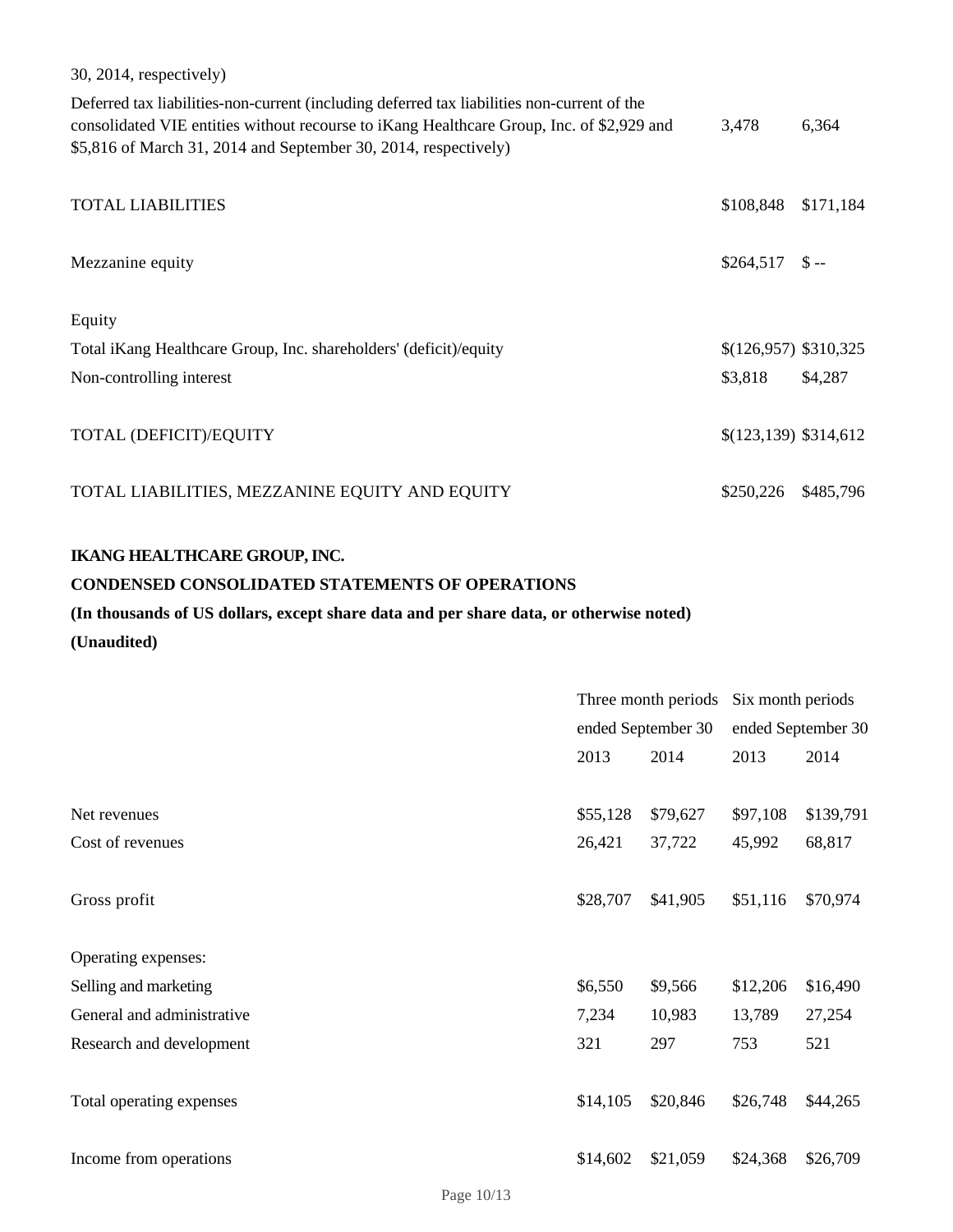| Loss from forward contracts                                                                        | --        | $\qquad \qquad -$                         | $\qquad \qquad -$ | (8)      |
|----------------------------------------------------------------------------------------------------|-----------|-------------------------------------------|-------------------|----------|
| Interest expense                                                                                   | 348       | 859                                       | 656               | 1,313    |
| Interest income                                                                                    | 25        | 283                                       | 44                | 348      |
| Other income                                                                                       | --        | 883                                       | $- -$             | 883      |
| Income before provision for income taxes and gain from equity method<br>investment                 | \$14,279  | \$21,366                                  | \$23,756          | \$26,619 |
| Income tax expenses                                                                                | 4,246     | 5,679                                     | 7,064             | 9,328    |
| Gain from equity method investment                                                                 | --        |                                           | $-$               | 521      |
| Net income                                                                                         | \$10,033  | \$15,687                                  | \$16,692          | \$17,812 |
| Less: Net income attributable to non-controlling interest                                          | 226       | 200                                       | 396               | 378      |
| Net income attributable to iKang Healthcare Group, Inc.                                            | \$9,807   | \$15,487                                  | \$16,296          | \$17,434 |
| Deemed dividend to preferred shareholders                                                          | 10,793    | $- -$                                     | 14,454            | 100      |
| Undistributed earnings allocated to preferred shareholders                                         | 1,699     | $- -$                                     | 3,246             | 201      |
| Net (loss)/income attributable to common shareholders of iKang<br>Healthcare Group, Inc.           | \$(2,685) | \$15,487                                  | \$(1,404)         | \$17,133 |
| Net (loss)/income per share attributable to common shareholders of iKang<br>Healthcare Group, Inc. |           |                                           |                   |          |
| <b>Basic</b>                                                                                       | \$(0.41)  | \$0.47                                    | \$(0.22)          | \$0.54   |
| Diluted                                                                                            | \$(0.41)  | \$0.45                                    | \$(0.22)          | \$0.52   |
| Net (loss)/income per ADS (1 common share equals to 2 ADSs)                                        |           |                                           |                   |          |
| <b>Basic</b>                                                                                       | \$(0.21)  | \$0.24                                    | \$(0.11)          | \$0.27   |
| Diluted                                                                                            | \$(0.21)  | \$0.23                                    | \$(0.11)          | \$0.26   |
| Weighted average shares used in calculating net income per common share                            |           |                                           |                   |          |
| <b>Basic</b>                                                                                       |           | 6,481,245 32,752,409 6,481,245 31,493,935 |                   |          |
| Diluted                                                                                            |           | 6,481,245 34,186,773 6,481,245 32,807,038 |                   |          |

# **IKANG HEALTHCARE GROUP, INC.**

# **RECONCILIATION OF GAAP AND NON-GAAP RESULTS**

# **(In thousands of US dollars, except share data and per share data, or otherwise noted)**

**(Unaudited)**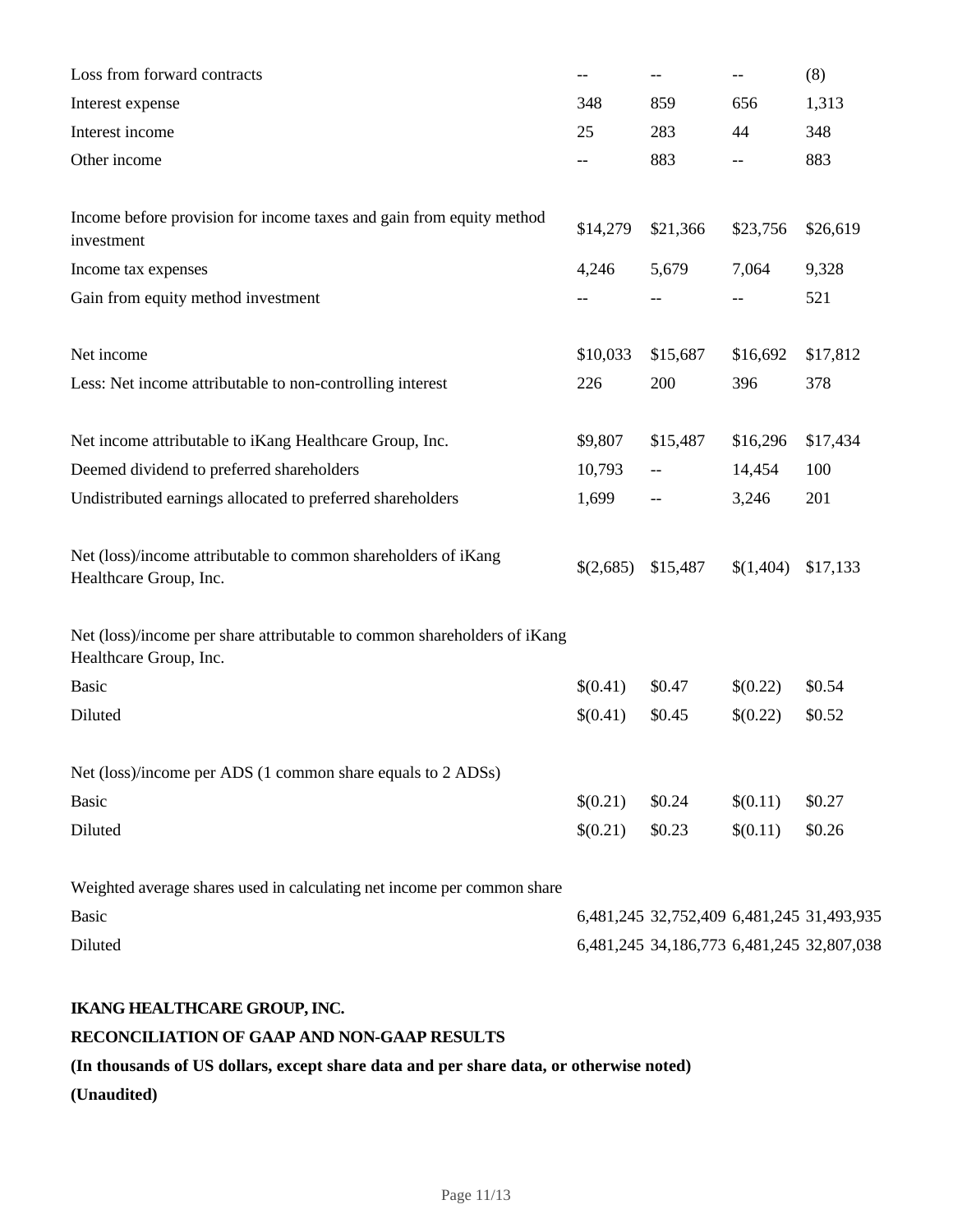|                                                                                                             | Three month<br>periods |          | Six month periods                      |                 |  |
|-------------------------------------------------------------------------------------------------------------|------------------------|----------|----------------------------------------|-----------------|--|
|                                                                                                             | ended September<br>30  |          | 30                                     | ended September |  |
|                                                                                                             | 2013                   | 2014     | 2013                                   | 2014            |  |
| Income from operations<br>Add:                                                                              | \$14,602               | \$21,059 | \$24,368                               | \$26,709        |  |
| Share-based compensation                                                                                    |                        | 649      |                                        | 7,625           |  |
| Non-GAAP operating income                                                                                   | \$14,602               |          | \$21,708 \$24,368                      | \$34,334        |  |
| Net income attributable to iKang Healthcare Group, Inc.<br>Add:                                             | \$9,807                | \$15,487 | \$16,296                               | \$17,434        |  |
| Share-based compensation                                                                                    |                        | 649      |                                        | 7,625           |  |
| Non-GAAP net income                                                                                         | \$9,807                |          | \$16,136 \$16,296                      | \$25,059        |  |
| Income from operations                                                                                      | \$14,602               |          | \$21,059 \$24,368                      | \$26,709        |  |
| Add:<br>Depreciation and amortization                                                                       | 2,438                  | 4,976    | 4,535                                  | 8,654           |  |
| Share-based compensation                                                                                    |                        | 649      |                                        | 7,625           |  |
| Non-GAAP EBITDA                                                                                             | \$17,040               |          | \$26,684 \$28,903                      | \$42,988        |  |
| Non-GAAP net income attributable to preferred shareholders of iKang<br>Healthcare Group, Inc.               | $$12,492$ \$ --        |          | \$17,700 \$698                         |                 |  |
| Non-GAAP net (loss)/income attributable to common shareholders of iKang<br>Healthcare Group, Inc.           |                        |          | $$(2,685)$ \$16,136 \$(1,404) \$24,361 |                 |  |
| Non-GAAP net (loss)/income per share attributable to common shareholders<br>of iKang Healthcare Group, Inc. |                        |          |                                        |                 |  |
| Basic                                                                                                       | \$(0.41)               | \$0.49   | \$(0.22)                               | \$0.77          |  |
| Diluted                                                                                                     | \$(0.41)               | \$0.47   | \$(0.22)                               | \$0.74          |  |
| Non-GAAP net (loss)/income per ADS (1 common share equals to 2 ADSs)                                        |                        |          |                                        |                 |  |
| <b>Basic</b>                                                                                                | \$(0.21)               | \$0.25   | \$(0.11)                               | \$0.39          |  |
| Diluted                                                                                                     | \$(0.21)               | \$0.24   | \$(0.11)                               | \$0.37          |  |
| CONTACT: IR Contact:                                                                                        |                        |          |                                        |                 |  |